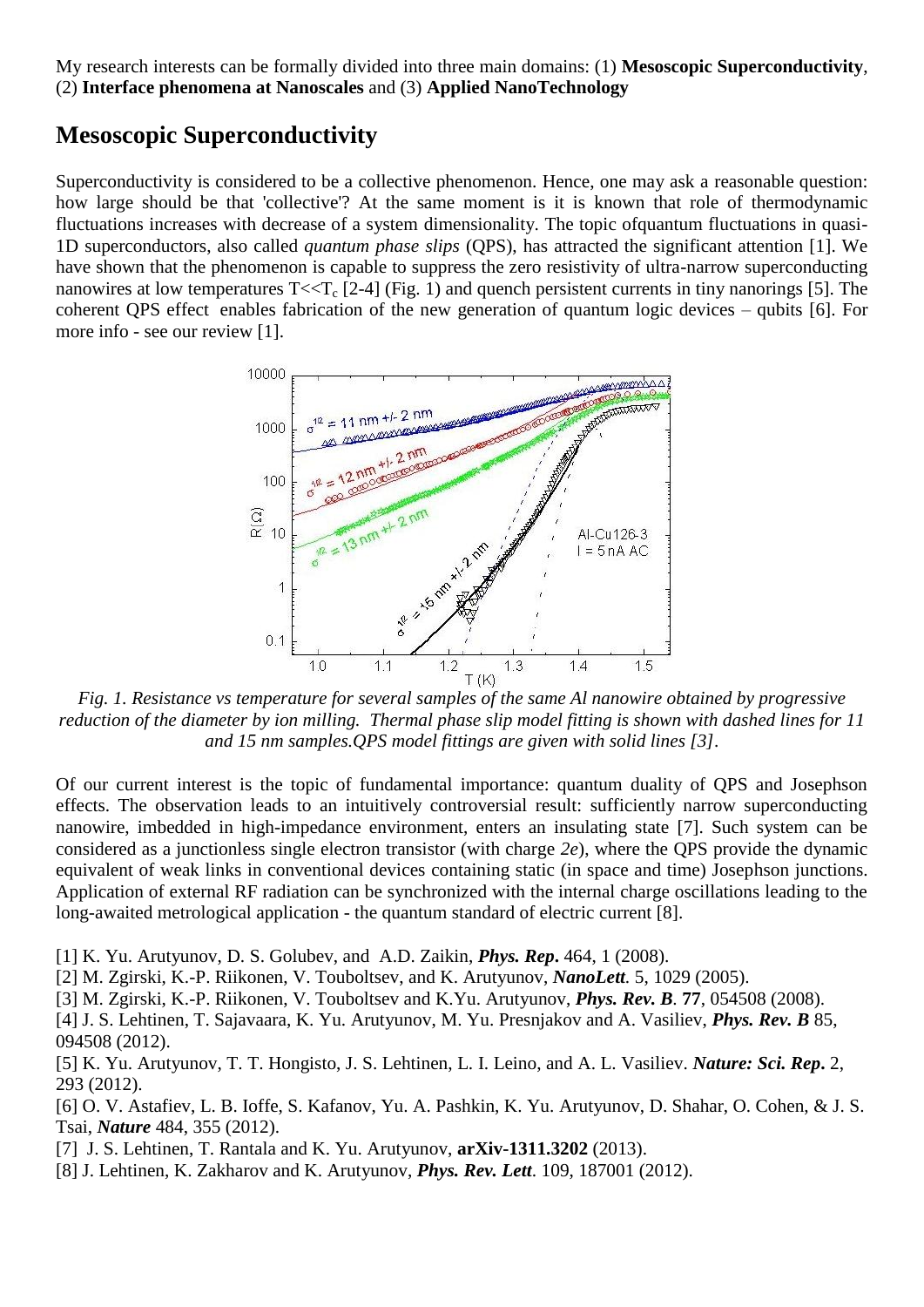## **Interface phenomena at nanoscales**

With natural tendency for further miniaturization of electronics components, interface phenomena are of crucial importance. It might easily happen that the whole nanostructure, being smaller than the characteristic non-equilibrium relaxation length, is an 'interface'. Apart from purely academic interest, performance of a new generation of hybrid nanodevices (e.g. molecular nanoelectronic components) requires knowledge of the details of electron current conversion at the interface.

Of particular interest is the conversion of the normal electron current into the supercurrent in nanoscale hybrid systems. The effect can be studied in experiments with injection of non-equilibrium excitations into a superconductor from the normal metal at ultra-low temperatures (Fig. 2). The results show anomalously large scales at which the non-equilibrium quasiparticles relax:  $\sim$ 5 um for charge imbalance and  $>$ 40 um for energy relaxation). ]. For more info - see [9].

The study is of fundamental importance for basic science and for numerous nanoelectronic applications. Utilization of a ferromagnetic electrode as 'spin injector' is expected to increase significantly the corresponding relaxation times (lengths) due to necessity to equalize the spin-up and spin-down quasiparticles to form an equilibrium Cooper pair.



*Fig. 2. SEM and AFM images of the structure [9].*

[9] K. Yu. Arutyunov, H.-P. Auraneva, and A. S. Vasenko, **Phys. Rev. B** 83,104509 (2011).

## **Applied NanoTechnology**

We have developed the method of non-destructive progressive reduction of dimensions of pre-fabricated nanostructures based on low energy ion beam milling. The method enables reproducible fabrication of nanostructures with sub-10 dimensions: e.g. ultra-narrow nanowires [10] or ultra-small single-electron transistors (SETs) [11]. The method is useful for various research projects where some size phenomena are to be studied. Two patents were obtained [12]. The downscaling of a nanostructure is accompanied with polishing of the surface down to  $+/-1$  nm roughness (Fig. 3).